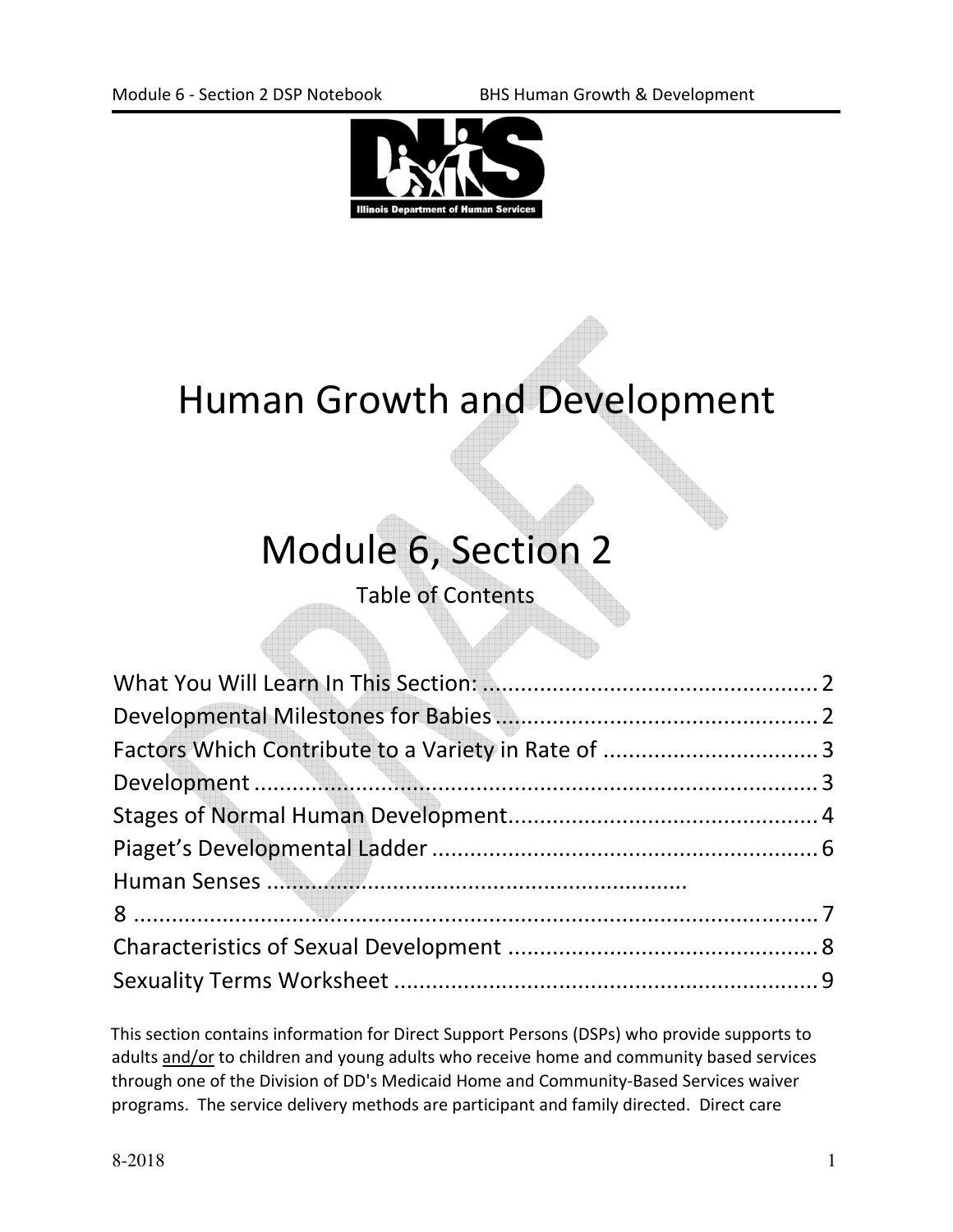providers can be employees of the person and his/her family, or employed through community agencies.

### What You Will Learn in This Section:

- The proper names for body parts
- The developmental ladder.
- The developmental milestones.
- The five senses.
- Different developmental rates.
- Sexuality.

### Developmental Milestones for Babies

At age one month, most children can...

- Raise their heads slightly when lying on their stomachs
- Briefly watch objects
- Make "noise in throat" sounds
- Pull away from a cloth or blanket on their faces

At age three months, most children can...

- Lift their heads and chests when lying on their stomachs
- Show vigorous body movement
- Follow a moving person with their eyes
- Recognize a bottle or breast
- Smile when someone speaks to them

At age six months, most children can...

- Sit with minimal support
- Roll from their backs to their stomachs
- Turn to locate and identify sounds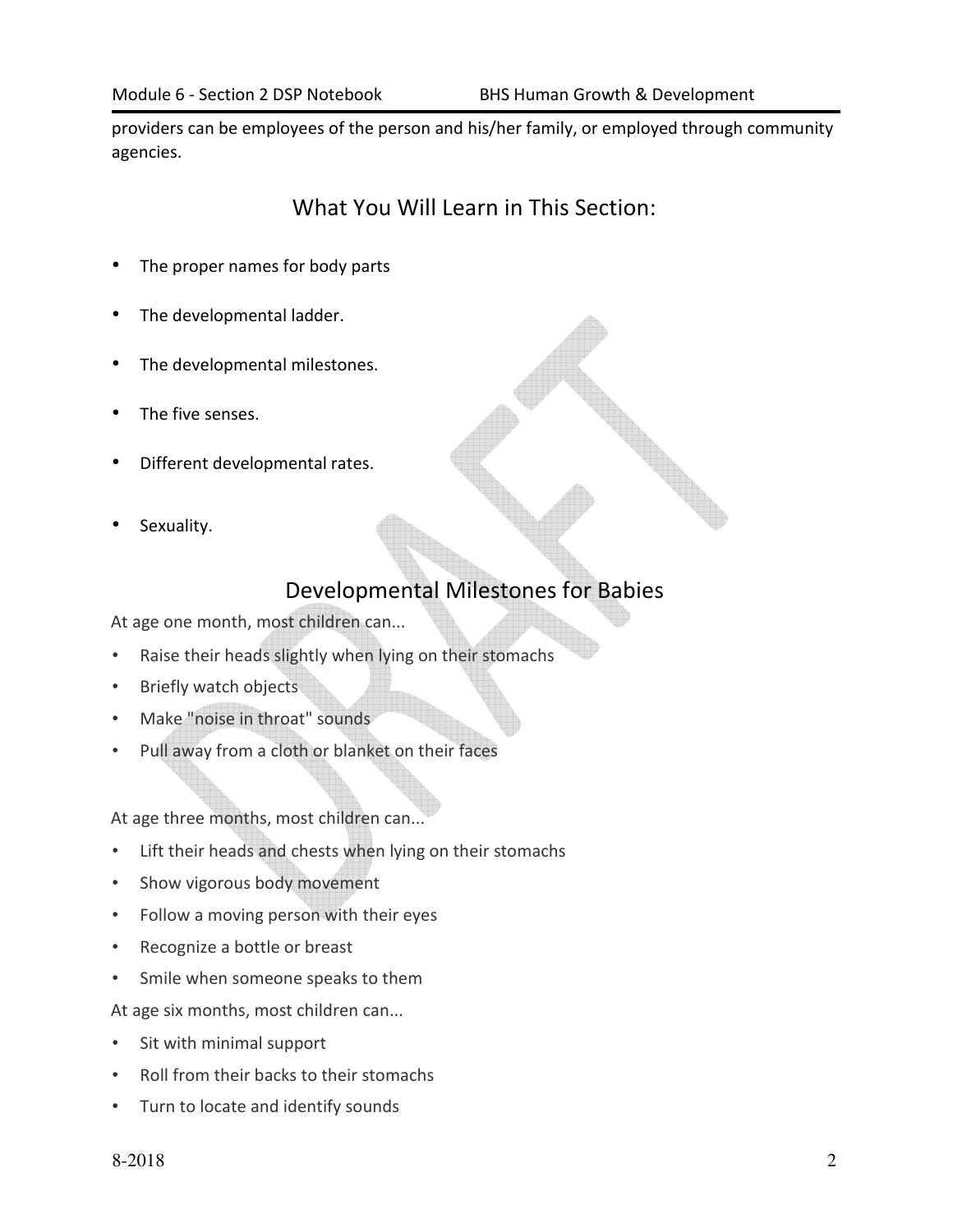- Transfer objects from hand to hand and from hand to mouth
- Respond to friendly speech with a smile or coo

At age 12 months, most children can...

- Pull themselves up to stand and may step with support
- Pick things up with a thumb and one finger
- Nod their heads to signal "yes"
- Give affection
- Say two or three words

At age 2, most children can...

- Hand over toys upon request
- Kick a large ball
- Turn pages in a book (two or three at a time)
- Ask for items by name
- Recognize a familiar picture and know if it is upside down
- Use two or three words together, such as "more juice"

At age 3, most children can...

- Walk up stairs while holding the railing
- Stand momentarily on one foot
- Open doors
- Unbutton large buttons
- Verbalize toilet needs
- Stack objects of different sizes

A delay in any of these areas could be a sign of a developmental problem.

### Factors Which Contribute to a Variety in Rate of

### Development

Sex of the person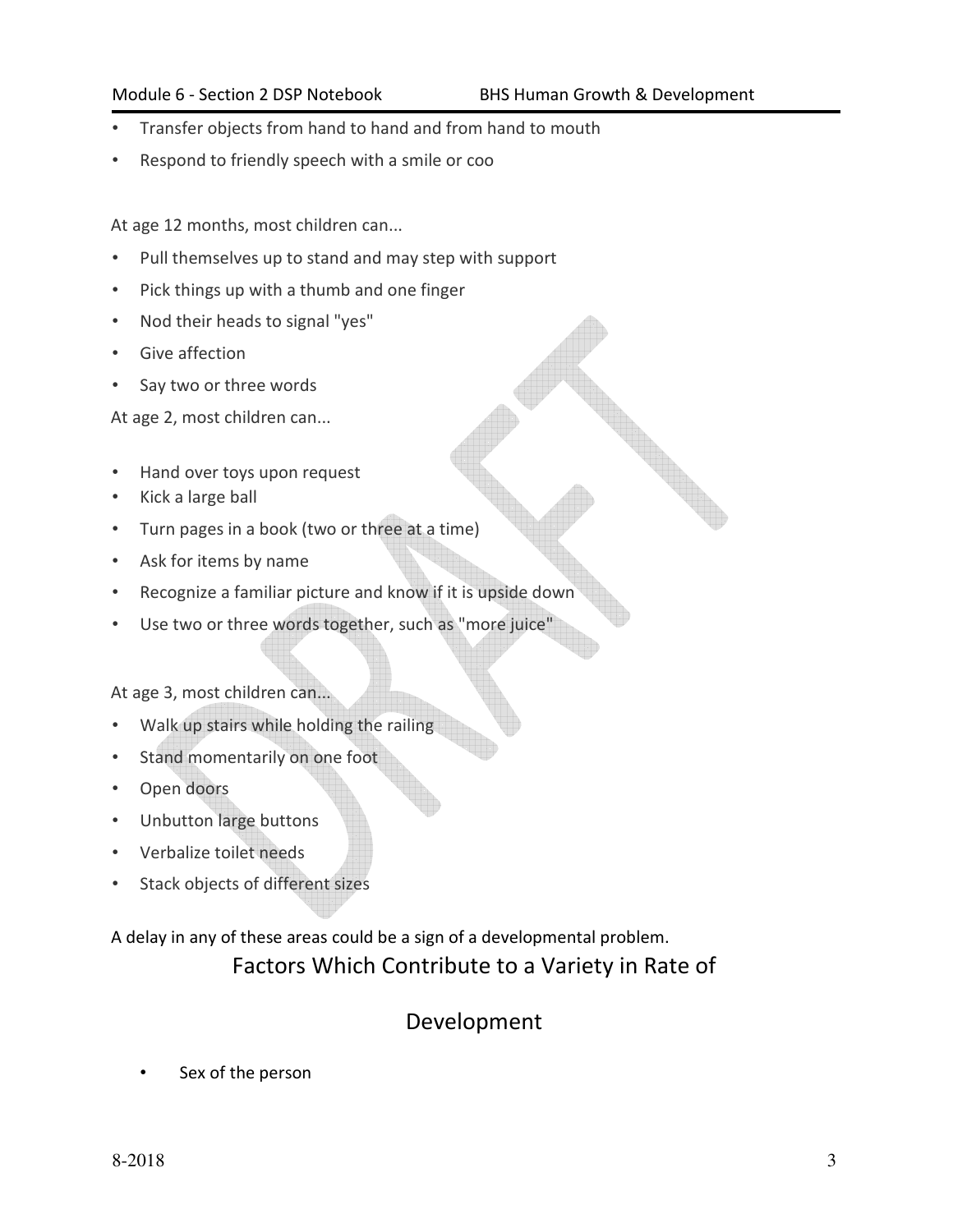- Gland function or dysfunction
- A lack of proper nutrition
- Genes
- Rate of intellectual development
- Health status (sickly)
- Exposure to fresh air or pollutants
- Birth order of child in family in relation to siblings
- Level of motivation or drive
- Presence or absence of parents' attitudes: encouragement, interest or not
- Environmental stimuli
- Drugs

## Stages of Normal Human Development

| <b>Stage</b> | Characteristics                                                                                                                                                                                                                                                                           |
|--------------|-------------------------------------------------------------------------------------------------------------------------------------------------------------------------------------------------------------------------------------------------------------------------------------------|
| Newborn      | Senses are developed. Infants are attracted to the human face and can follow a<br>moving light. Uses rooting reflex to obtain nourishment.                                                                                                                                                |
| Infant       | Grasp reflex of hands and toes. Imitation begins: motor (banging, tongue,<br>peek-a-boo) and vocal (da, da, da)                                                                                                                                                                           |
| Toddler      | Knows environment and can make simple changes to it, such as getting<br>someone's attention for the purpose of play, knowing that things which<br>disappear still exist. Learns labels for objects. Variety and repetition are keys<br>to learning. Learns cause and effect relationship. |
|              | Young child Communication skills improve. Learns best by doing. Learns abstract reasoning.<br>Becomes more independent of caregivers. Likes to play with peers. changes in<br>body proportions. (Varies by heredity) Girls' growth spurts are                                             |
|              | Pre-pubescence Secondary sex characteristics appear, but the reproductive organs are not yet<br>fully developed. Marked by growth spurts and marked                                                                                                                                       |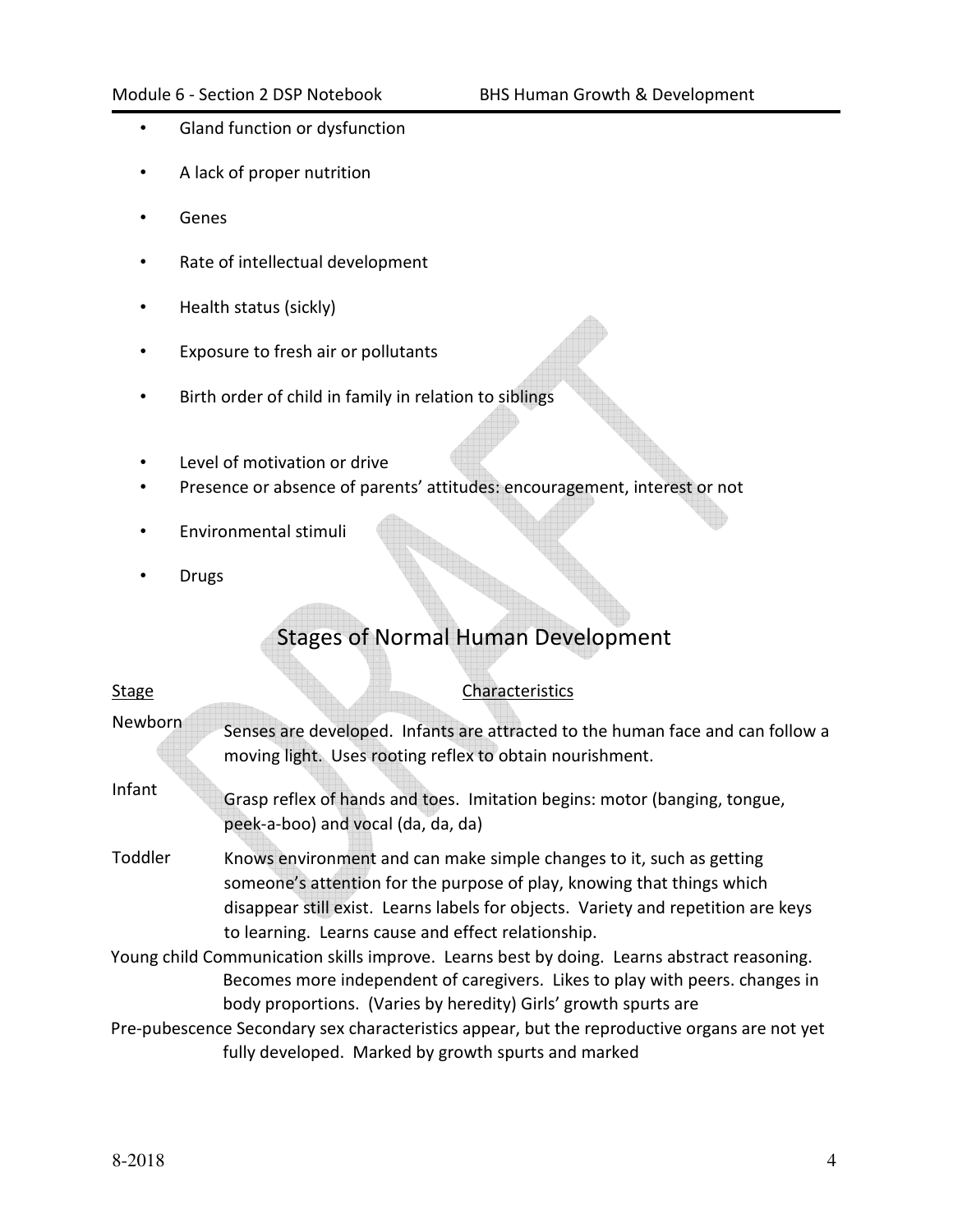between 8-12 years and gradually decline until 17 or 18. Boys begin between 10-15 years with peak growth between 14.5-15.5 years with gradual decline until 20 or 21. Feels more secure interacting with same sex friends.

- Pubescence The first phase of adolescence when sexual maturation occurs. It climaxes when girls first menstruate and boys show the presence of live sperm in the urine.
- Adolescence Boys' testes and penises grow, and nocturnal emissions occur. Pubic hair, underarm and facial hair begins to grow. Girls' reproductive organs grow and mature (breasts, uterus, ovaries, vagina, etc.) Pubic hair and widening of hips occur. Both sexes may experience acne, appetite may be finicky, may wish to be alone and are usually bored, clumsy, awkward, with heightened emotions, lost of self confidence and excessive modesty. Thinking shifts from concrete to abstract. Emotions are often intense, uncontrolled, and seem irrational. They are attempting to develop masculine or feminine social roles. Personalities and morals develop.

Enjoys interacting with opposite sex.

- Adulthood Male and female roles established. More mature interest in opposite sex. Instinct to have a family and settle down. Focus may be on marriage and raising children.
- Old age Increased risk of bone fractures, loss of strength and muscle power. Osteoporosis or other types of ill health may interfere with ease of living. Stressors of life may impact health. Skin becomes dry and wrinkled. May have more time to develop interests and hobbies.

People with Developmental Disabilities – Motor experience may be limited because of physical, psychological, or sociological problems. Person may have been raised in overly-structured, restrictive environment. This may inhibit exploration and reduce the person's opportunity to develop more varied perceptions and associations. Interpretations of environment may be unusual because of lack of normal set of experiences. The person may exhibit characteristics of a certain stage, even though their chronological age may be older.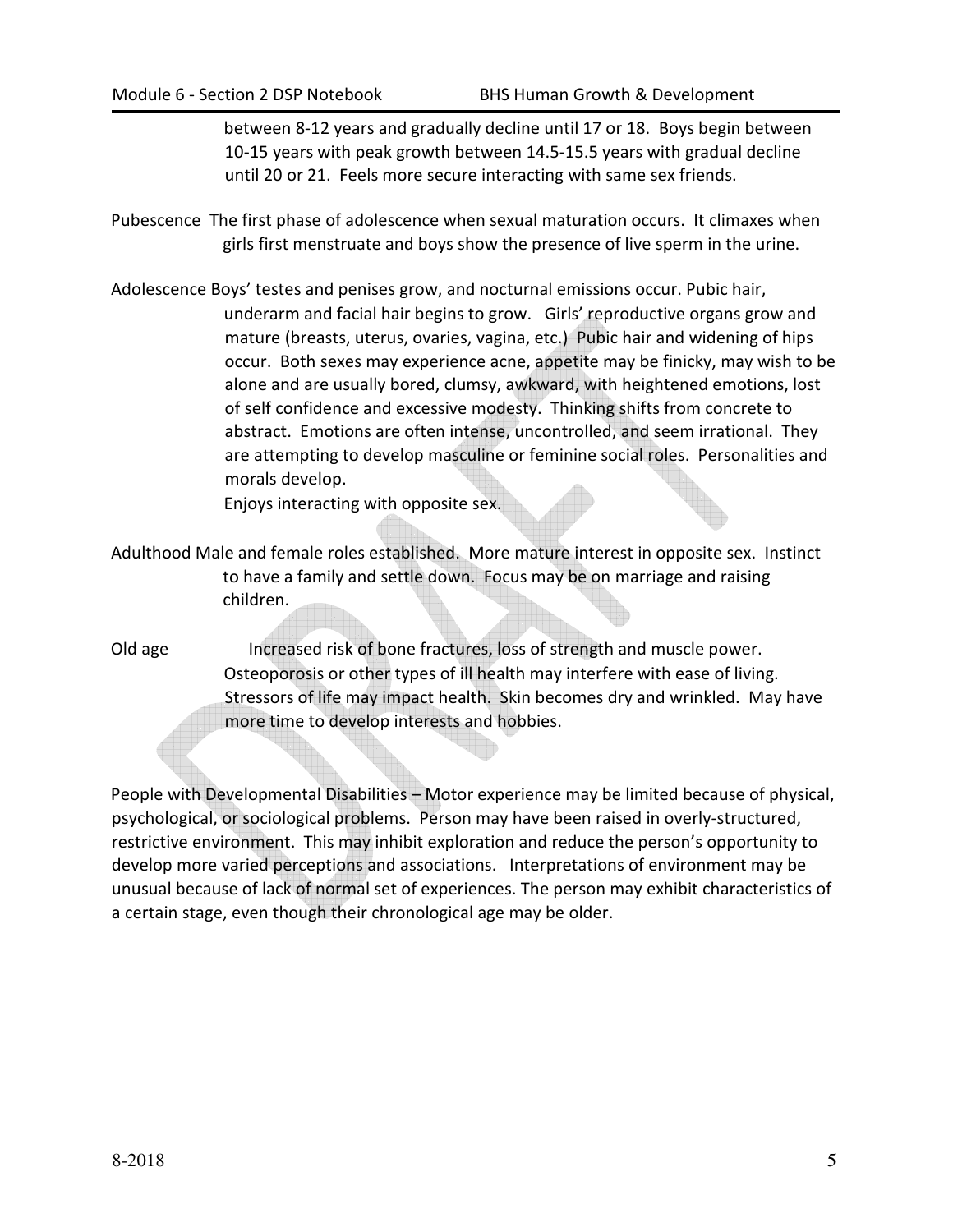## Piaget's Developmental Ladder

Child psychologist Jean Piaget described the mechanism by which the mind processes new information. He said that a person understands whatever information fits into his established view of the world. When information does not fit, the person must reexamine and adjust his thinking to accommodate the new information. Piaget described four stages of cognitive development and relates them to a person's ability to understand and assimilate new information.

Stage 1: Sensorimotor

The child is incapable of solving problems. If something is not seen, it has ceased to exist. Around 18 months the child realizes the object has fallen and will search for it. The child can form a plan to retrieve it, but success tends to be a trial and error process. For example, a 20 month-old may finally figure out how to open a door by turning the doorknob after many attempts, but may forget the next day and have to resolve the problem.

Stage 2: Preoperational

By 2 years of age the child can use language to control the environment and help solve problems. The child can sing a song, tell what happened and can understand some

opposites. However, s/he cannot understand abstract concepts, such as death or honesty.

Stage 3: Concrete Operations

A child ages 6-12 the child can see complex relationships, classify objects and put in order, solve simple arithmetic problems, and to read. S/he still has difficulty dealing with hypothetical situations.

Stage 4: Formal Operations

This stage begins at about age 12 and continues throughout life. The person can project into the future and set up long range goals. They are more sensitive to the needs of others and can understand abstract concepts, isolate a problem, review it systematically and test possible solutions. They are no longer gullible and do not believe in fanciful stories.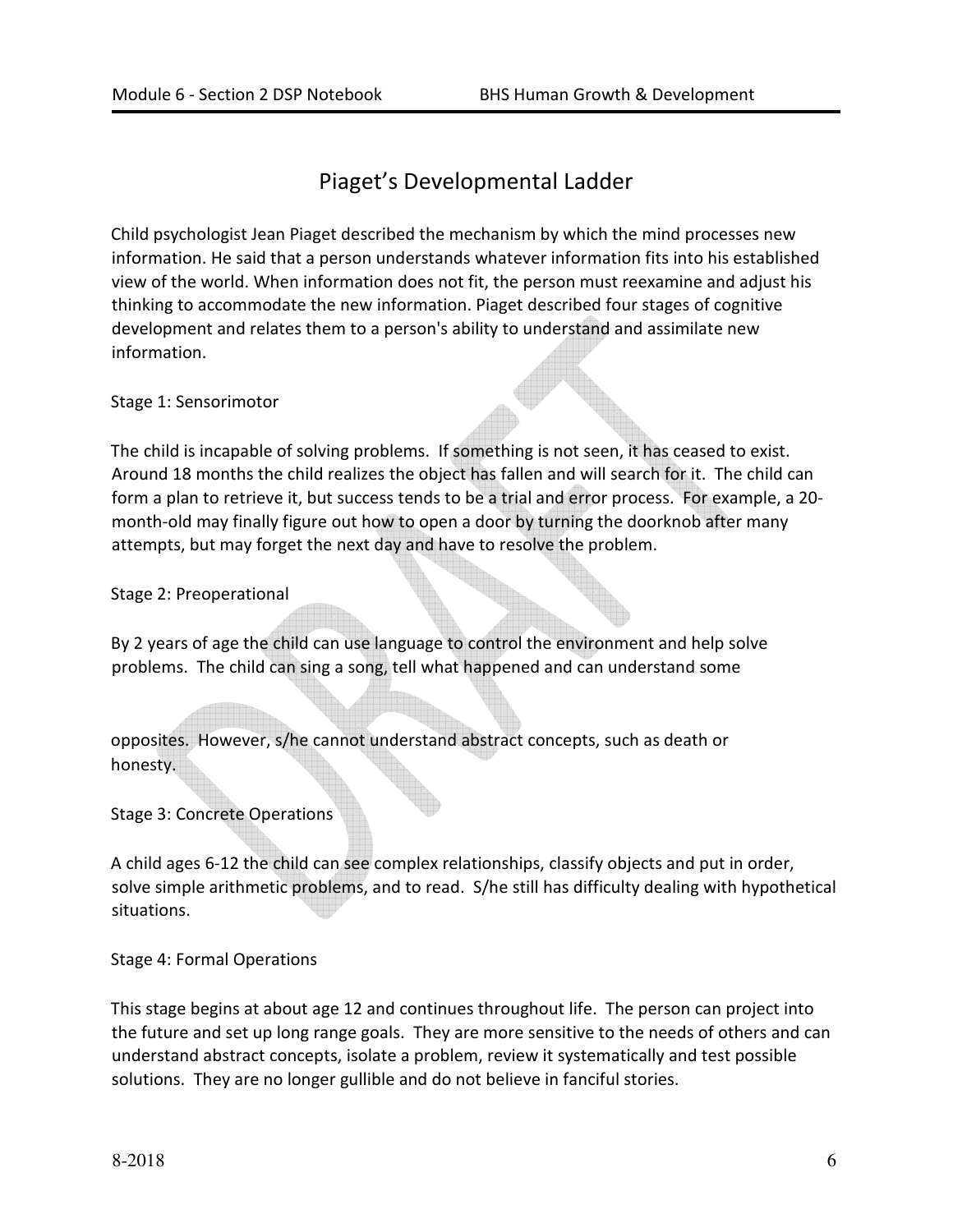## Human Senses



Smelling - nose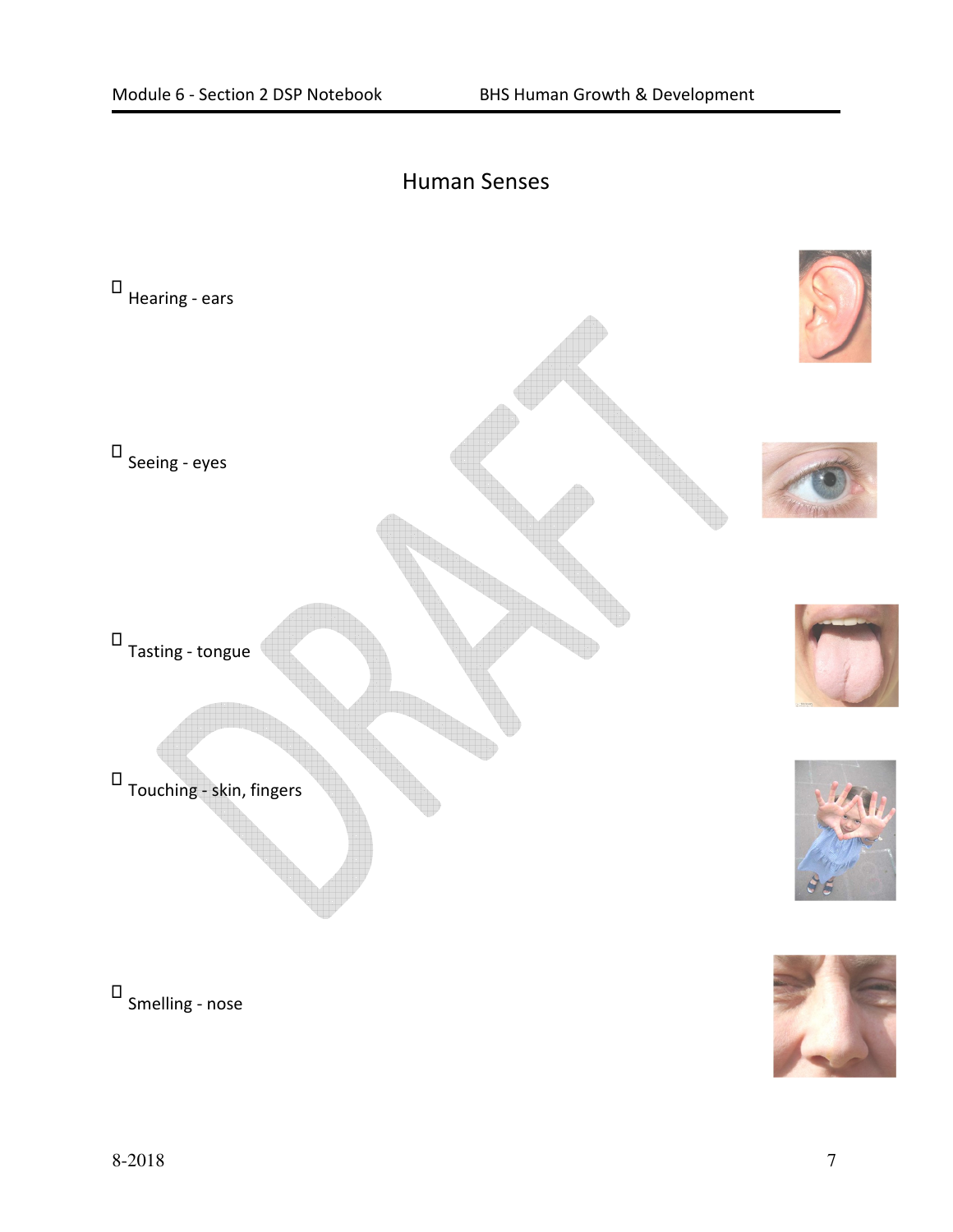# Characteristics of Sexual Development

| Male Development                                             | Female Development         |
|--------------------------------------------------------------|----------------------------|
| Increased body hair                                          | Increased body hair        |
| Hair around genitals                                         | Hair around genitals       |
| Growth of beard                                              | Appearance of menses       |
| Growth of hair under arms                                    | Growth of hair under arms  |
| Lowering of voice                                            | Appearance of breasts      |
| Nocturnal emissions (wet dreams)                             | Interest in opposite sex   |
| <b>Erections</b>                                             | Ability to become pregnant |
| Interest in opposite sex                                     | Acne                       |
| Development of larger muscles<br>broaden & broader shoulders | Mood swings                |

Need to wear sanitary napkins tamp or tampons Abdominal cramps